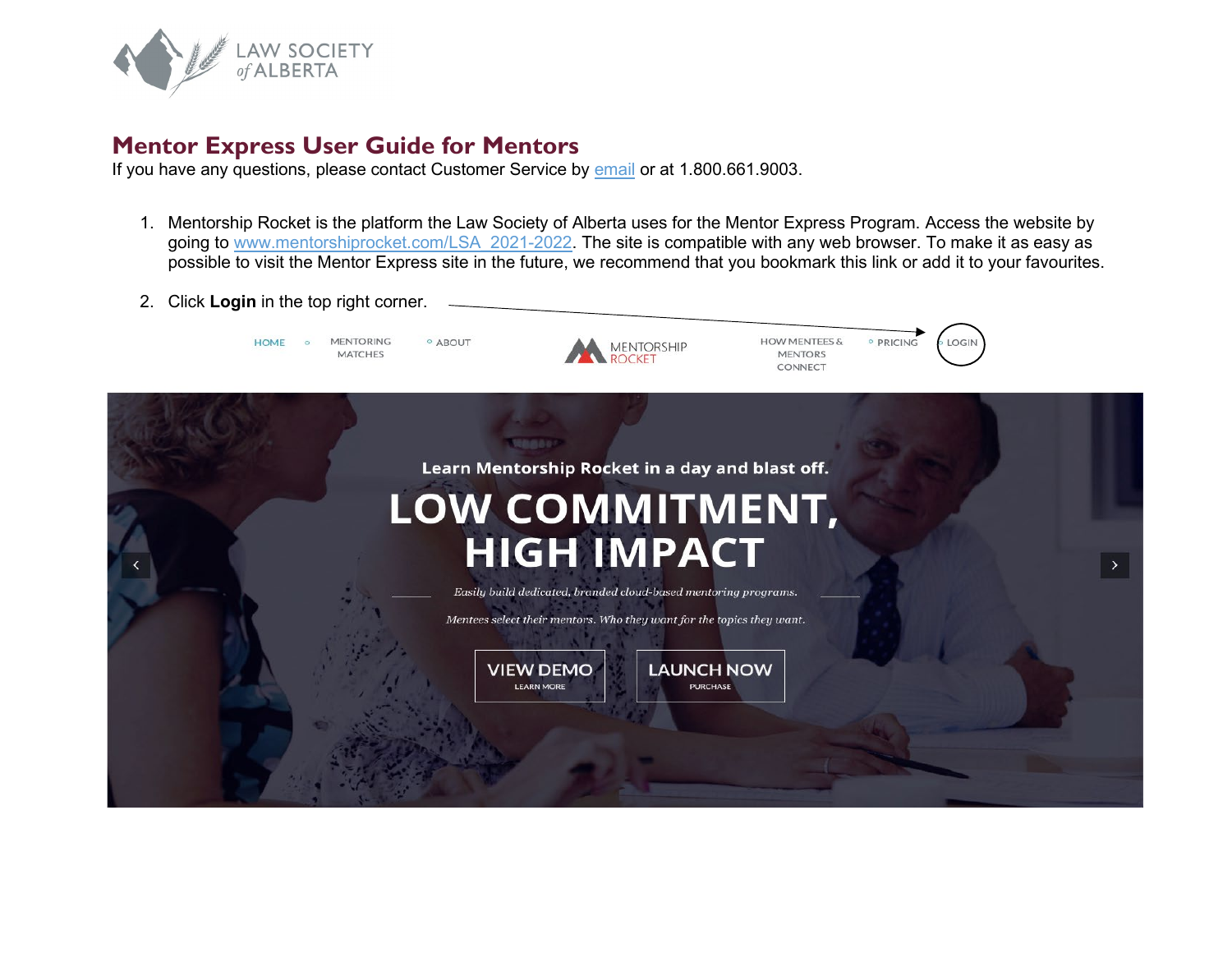

- 3. This will bring you to a page to fill in your email address. You must use the email address that you provided when you initially signed up to participate in Mentor Express through the registration form on the Law Society website.
- 4. Click the **Next** button.

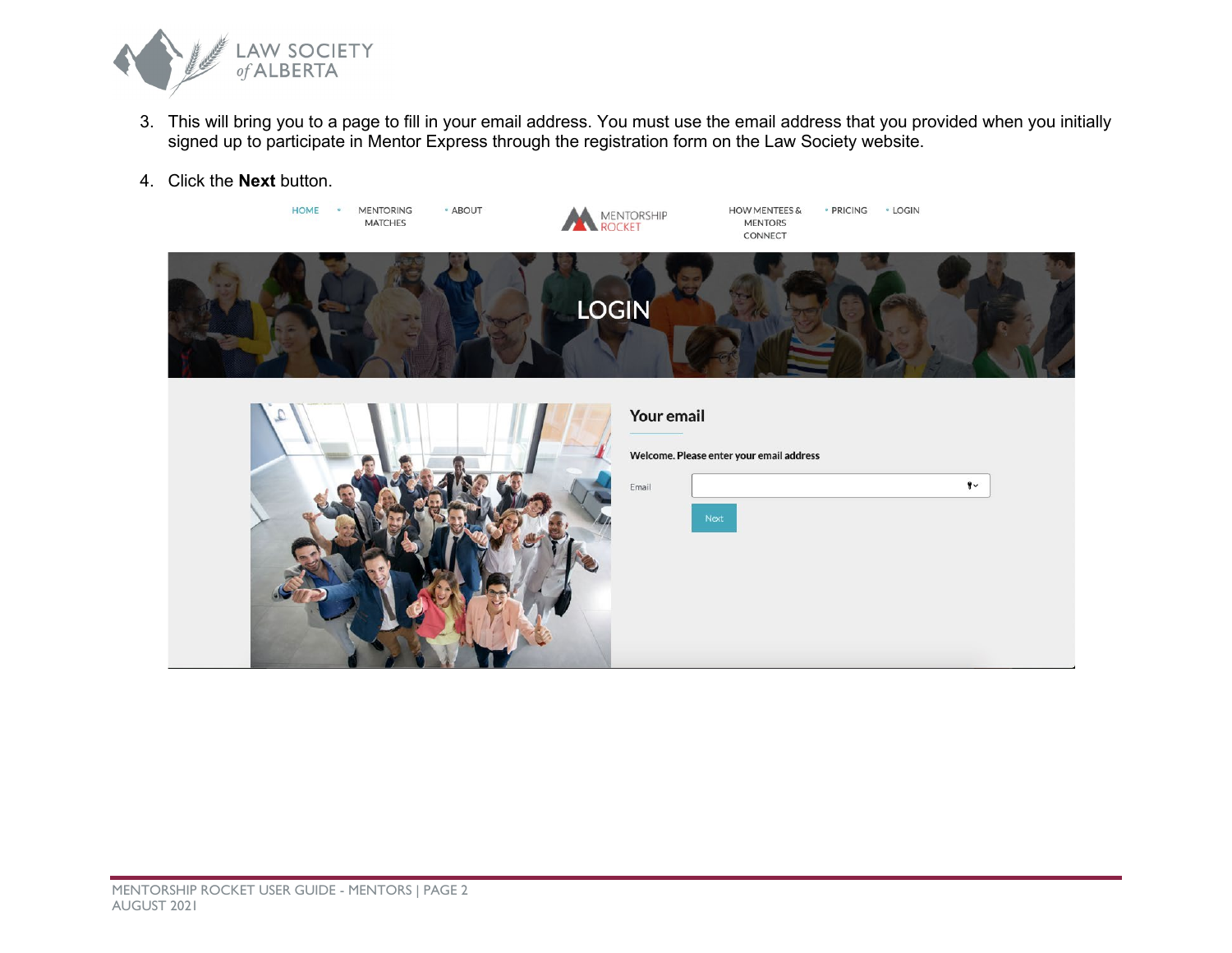

5. On the registration page, add your name and create a password. Please document your password in a secure location so you have it for future reference. You will be asked for these credentials each time you log into the platform.

| <b>HOME</b><br>MENTEE<br><b>MENTORING</b><br>20<br><b>REGISTRATION</b><br><b>MATCHES</b><br><b>FORM</b> | <b>AW SOCIETY</b><br><b>ALBERTA</b> | <b>MENTOR PORTAL</b><br>· HOW MENTEES &<br>· LOGIN<br><b>MENTORS</b><br>CONNECT                                                                        |  |
|---------------------------------------------------------------------------------------------------------|-------------------------------------|--------------------------------------------------------------------------------------------------------------------------------------------------------|--|
|                                                                                                         | <b>LAW SOCIETY OF ALBERTA</b>       |                                                                                                                                                        |  |
|                                                                                                         | Register                            |                                                                                                                                                        |  |
|                                                                                                         |                                     | This is your first time here! Please create a login using the<br>form below in order to access your mentorship program(s).                             |  |
|                                                                                                         | First Name                          | Jon                                                                                                                                                    |  |
|                                                                                                         | Last Name                           | Doe                                                                                                                                                    |  |
|                                                                                                         | E-Mail Address                      | Jane.doe@email.com                                                                                                                                     |  |
|                                                                                                         | Password                            |                                                                                                                                                        |  |
|                                                                                                         |                                     | <sup>3</sup> Password requires a minimum of 8 characters that<br>include minimum one upper, one lower, number & special<br>character like $(S.1$@#.%)$ |  |
|                                                                                                         | Confirm Password                    | **********                                                                                                                                             |  |
|                                                                                                         | I have read and agree to:           | TERMS & CONDITIONS (D)                                                                                                                                 |  |
|                                                                                                         | <b>REGISTER</b>                     | CANCEL                                                                                                                                                 |  |
|                                                                                                         |                                     |                                                                                                                                                        |  |

6. Review the **Terms & Conditions**, check the box and click **Register**.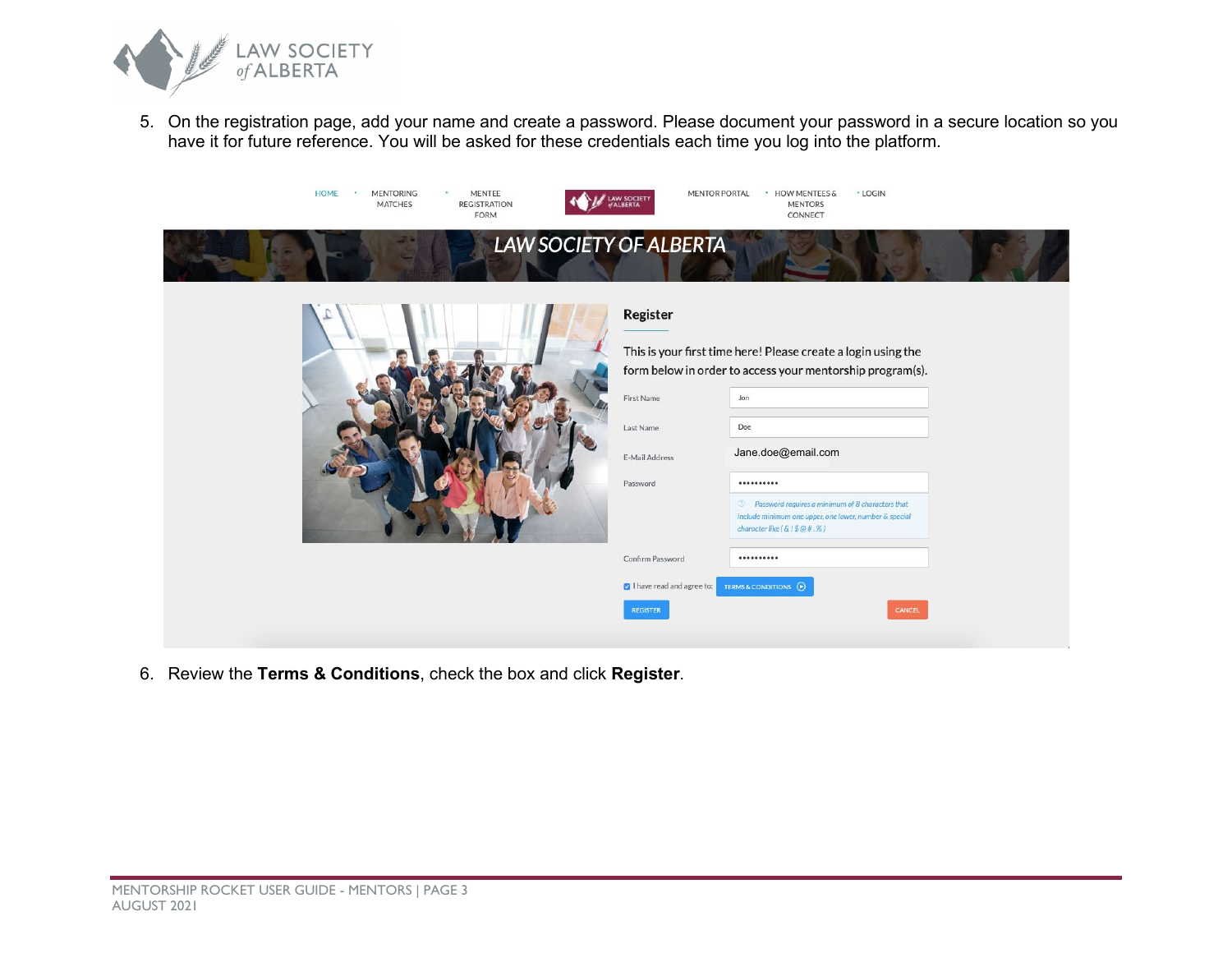

7. You will receive a confirmation email from Mentorship Rocket asking you to verify your email address. Check your junk email folder if you do not see the email in your inbox. If you do not receive an email, contact [Customer Service](https://www.lawsociety.ab.ca/about-us/contact-us/?fm=15416) at the Law Society. Follow the instructions in the email and select **Click to Confirm**.

|                                  | Verify Mentorship Account! Inbox x                                                                                                                                           |                         |   | e                        | г4 |  |
|----------------------------------|------------------------------------------------------------------------------------------------------------------------------------------------------------------------------|-------------------------|---|--------------------------|----|--|
| $\qquad \qquad \Box$<br>$\equiv$ | Mentorship Rocket <noreply@mentorshiprocket.com><br/>to me <math>\sim</math></noreply@mentorshiprocket.com>                                                                  | 1:17 PM (0 minutes ago) | ☆ | $\overline{\phantom{0}}$ |    |  |
|                                  | Please Verify Your Account with the Mentorship Program                                                                                                                       |                         |   |                          |    |  |
|                                  | Thank you for registering on the Mentorship website. Please click the link below to verify that the email address submitted belongs to you<br>and was submitted by you.      |                         |   |                          |    |  |
|                                  | Click to confirm                                                                                                                                                             |                         |   |                          |    |  |
|                                  | OR                                                                                                                                                                           |                         |   |                          |    |  |
|                                  | Copy and paste following link in browser:                                                                                                                                    |                         |   |                          |    |  |
|                                  | https://www.mentorshiprocket.com/Lyym69qr/register/verify/Y7LGE1I5Vr7bg0H3ytMVdIFyc9IJHG                                                                                     |                         |   |                          |    |  |
|                                  | If you suspect that someone else is attempting to use your address inappropriately on the mentorship site, please notify the administration<br>office for your organization. |                         |   |                          |    |  |
|                                  | Thank you.                                                                                                                                                                   |                         |   |                          |    |  |
|                                  |                                                                                                                                                                              |                         |   |                          |    |  |
|                                  | $\leftarrow$ Reply<br>$\rightarrow$ Forward                                                                                                                                  |                         |   |                          |    |  |

8. You will be directed back to the Mentor Express site with confirmation that you have completed the mentor registration process. Log back into the platform using your email and newly created password.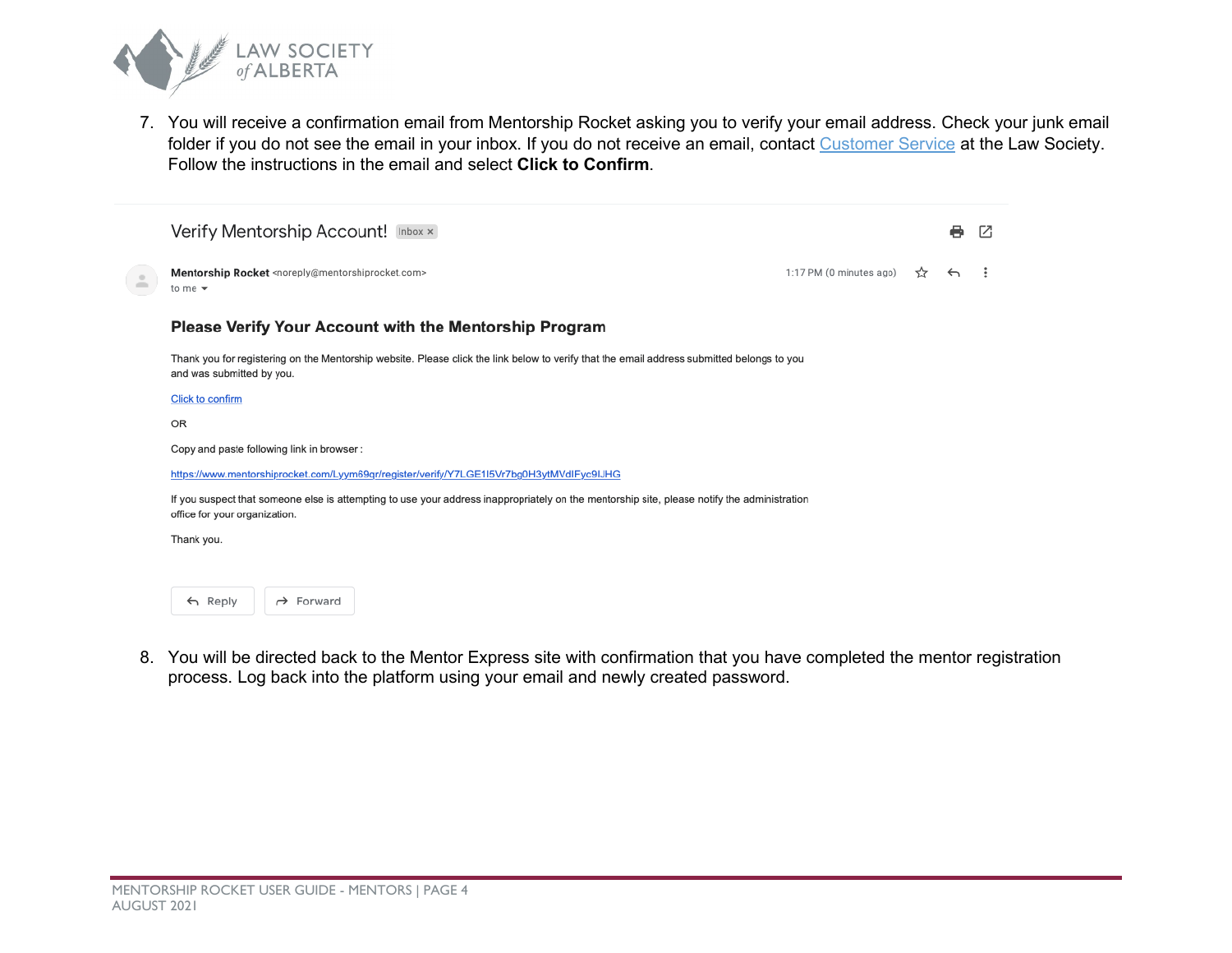

9. Once you have logged in, click on the **Mentor Portal** button to be redirected to the following page.

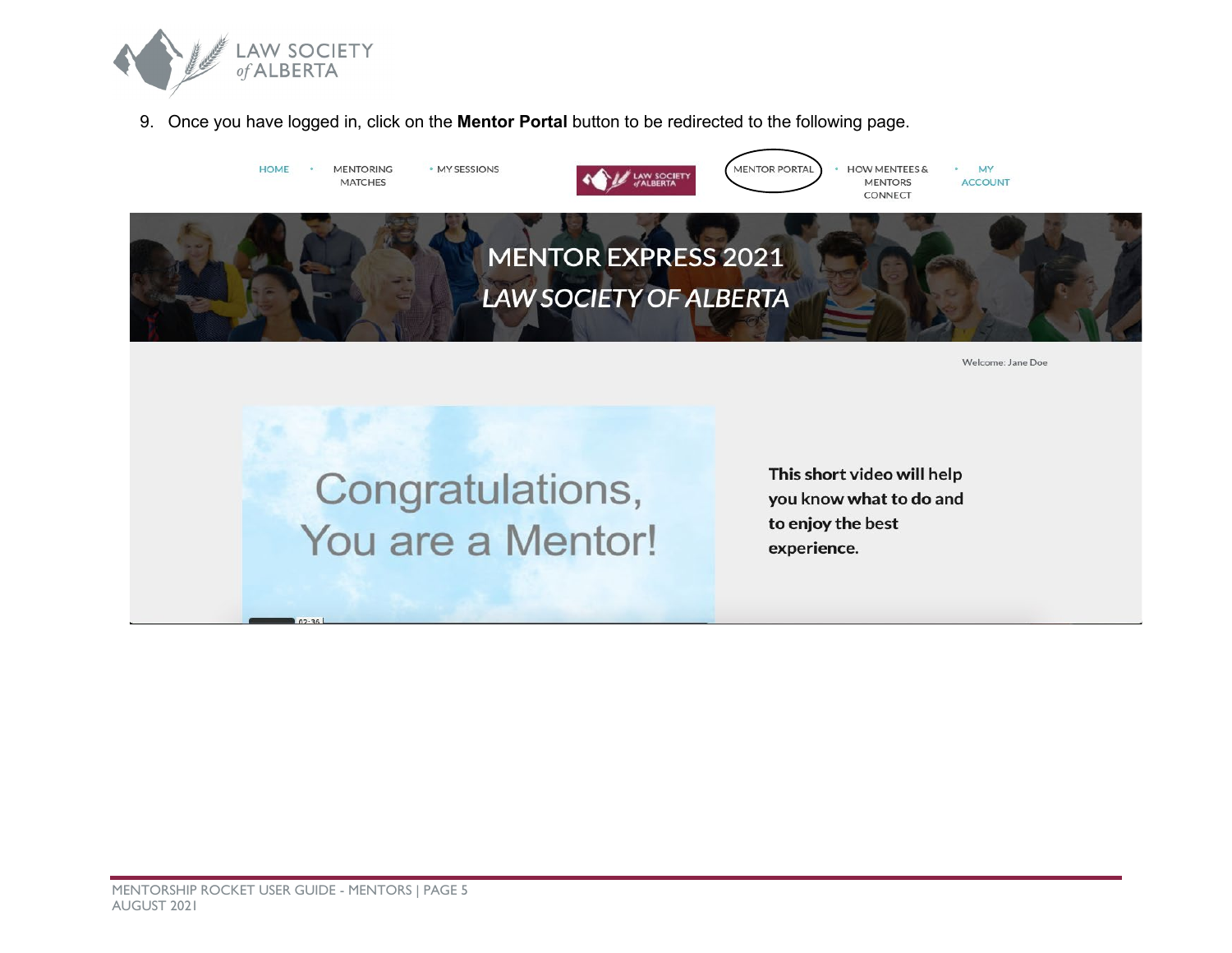

10. Scroll down the page and you will see that your name, firm or company name, and email address are pre-loaded into the system based on your initial registration. Continue to fill in the contact information by adding your phone number. You may also add a link to your LinkedIn profile as a way of sharing more information, but this step is optional.

| Mentor First name: *                                                                                                                                                    | Mentor Last name: *                                               |
|-------------------------------------------------------------------------------------------------------------------------------------------------------------------------|-------------------------------------------------------------------|
| Jane                                                                                                                                                                    | Doe                                                               |
| Company name: (max 85 characters) *                                                                                                                                     | Mentor Contact Phone:                                             |
| Jane Doe Professional Corporation                                                                                                                                       | 123-456-789                                                       |
| Mentor Contact Email: *<br>Jane.doe@email.com                                                                                                                           | Mentor LinkedIn URL: (e.g https://www.linkedin.com/in/linkedinID) |
| Email is not editable. Contact your program administrator if it is necessary to use a<br>different email address. Changing the address will require you to re-register. |                                                                   |
| If you prefer mentee meeting arrangements to be managed by an assistant, please add alternate contact details here:                                                     |                                                                   |
|                                                                                                                                                                         | Alternate Contact Person Email:                                   |
| Alternate Contact Person Name:                                                                                                                                          |                                                                   |
| Assistant                                                                                                                                                               | assistant@email.com                                               |
| Mentor Bio: * (You have 675 characters.)                                                                                                                                |                                                                   |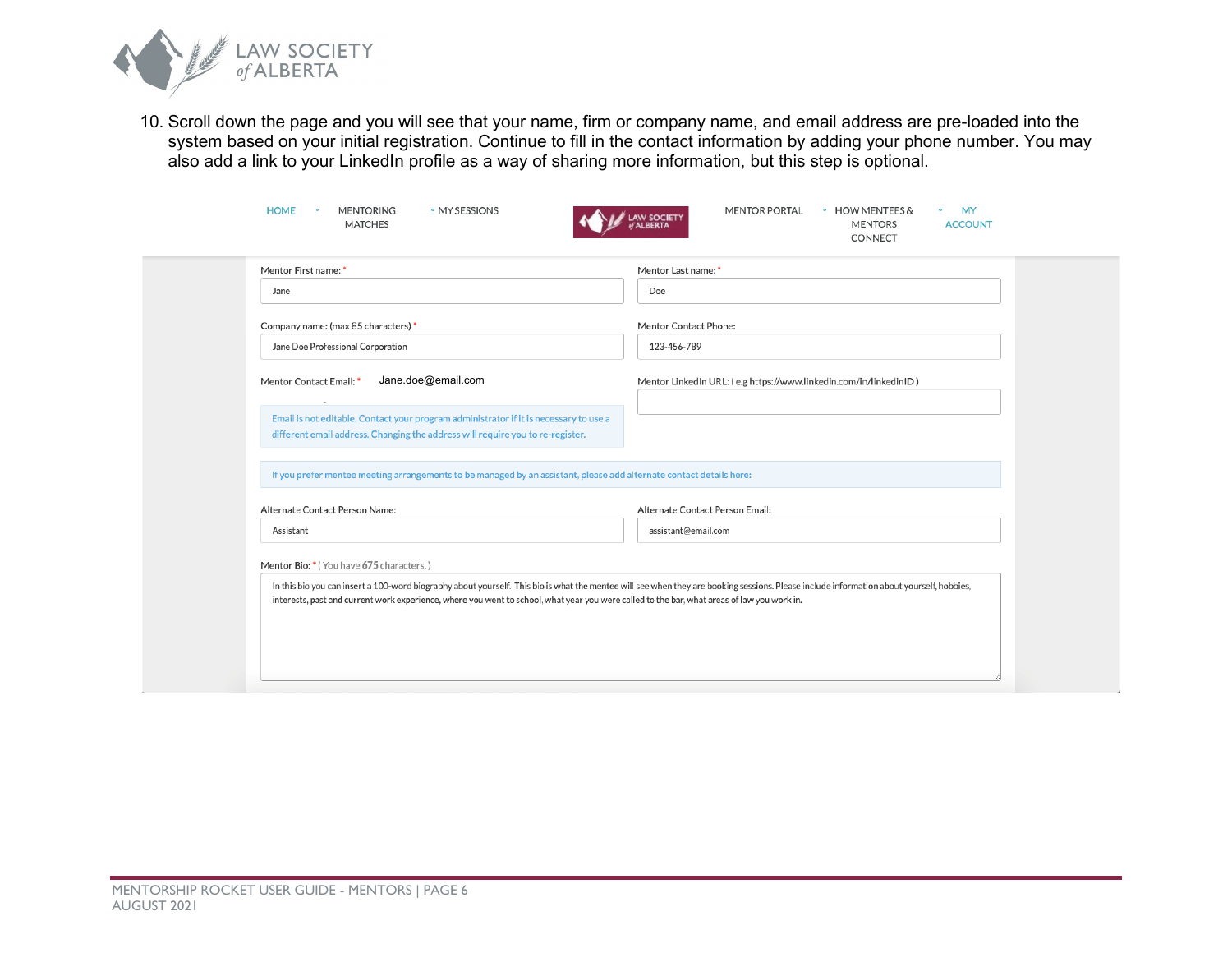

- 11. If you want mentees to contact your assistant or someone else when booking meetings with you, add their name and email address under the "Alternate Contact" fields. If you leave this blank, mentees will use your email address.
- 12. In the final form field, include a 1000-character bio about yourself. You can either type it directly into the form or copy and paste it from another source. This bio is what mentees see when they look at the mentor gallery, so it is important that it is clear, succinct and up to date. You may choose what to include in your bio, but some common ideas include:
	- a. current work-related information,
	- b. educational background,
	- c. when and where you articled,
	- d. past work experiences,
	- e. or other professional interests.

You may also include information about your hobbies or community involvement.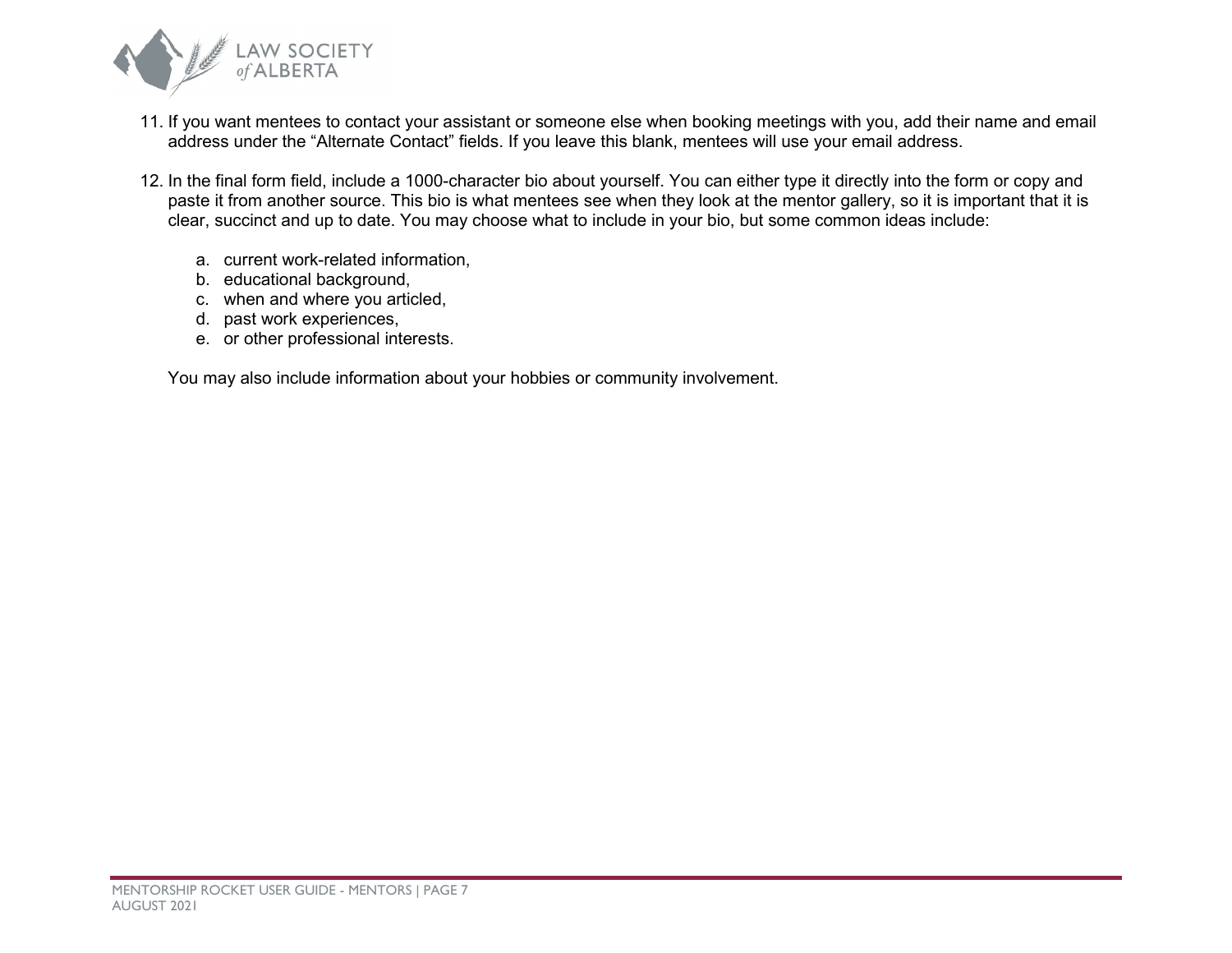

13. Scroll down to choose your available meeting dates. On the left side of the screen, you have the option of hosting up to 10 sessions with mentees. For each session, click in the empty box and select a date from the dropdown calendar. We ask that you select a date for all 10 available sessions.

|                          | ING<br>• MY SESSIONS<br><b>MATCHES</b>                                                                                                                                                  | <b>MENTOR PORTAL</b><br>• HOW MENTEES &<br><b>MY</b><br>$\bullet$<br><b>LAW SOCIETY</b><br>of ALBERTA<br><b>MENTORS</b><br><b>ACCOUNT</b><br>CONNECT |
|--------------------------|-----------------------------------------------------------------------------------------------------------------------------------------------------------------------------------------|------------------------------------------------------------------------------------------------------------------------------------------------------|
|                          | Mentorship Sessions: Select dates here: *<br>The calendar will restrict you to the months or weeks programmed by the<br>administrator. Contact the administrator if you have questions. | Mentor Photo: *<br>Auto-cropped to 250x250 pixels.                                                                                                   |
| $\equiv$ 1               | 4 February, 2021                                                                                                                                                                        | Choose File   mentee photo<br>Accepted formats: jpg, png, Max file size 2Mb                                                                          |
| $\equiv$ 2               | 5 February, 2021                                                                                                                                                                        |                                                                                                                                                      |
| $\equiv$ 3               | 6 February, 2021                                                                                                                                                                        |                                                                                                                                                      |
| $\equiv$ 4               | 7 February, 2021                                                                                                                                                                        |                                                                                                                                                      |
| $\equiv$ 5               | February 2021<br>≺<br>$\rightarrow$                                                                                                                                                     |                                                                                                                                                      |
| $\equiv$ 6<br>$\equiv$ 7 | Mon<br>Tue<br>Wed<br>Thu<br>Fri<br>Sat<br>Sun                                                                                                                                           |                                                                                                                                                      |
| $\equiv$ $\circ$         | 5<br>6<br>31<br>$\overline{2}$<br>3<br>10<br>12<br>13<br>11                                                                                                                             |                                                                                                                                                      |

14. On the right side of the same screen, upload a profile photo. This is the photo that will accompany your profile in the mentor gallery, so please choose a clear, professional headshot that is appropriate for this context. Click **Choose File** to browse and upload your photo. The photo can be in either jpg or png format and cannot be larger than two megabytes. If you have any trouble uploading your photo, contact [Customer Service](https://www.lawsociety.ab.ca/about-us/contact-us/?fm=15416) at the Law Society.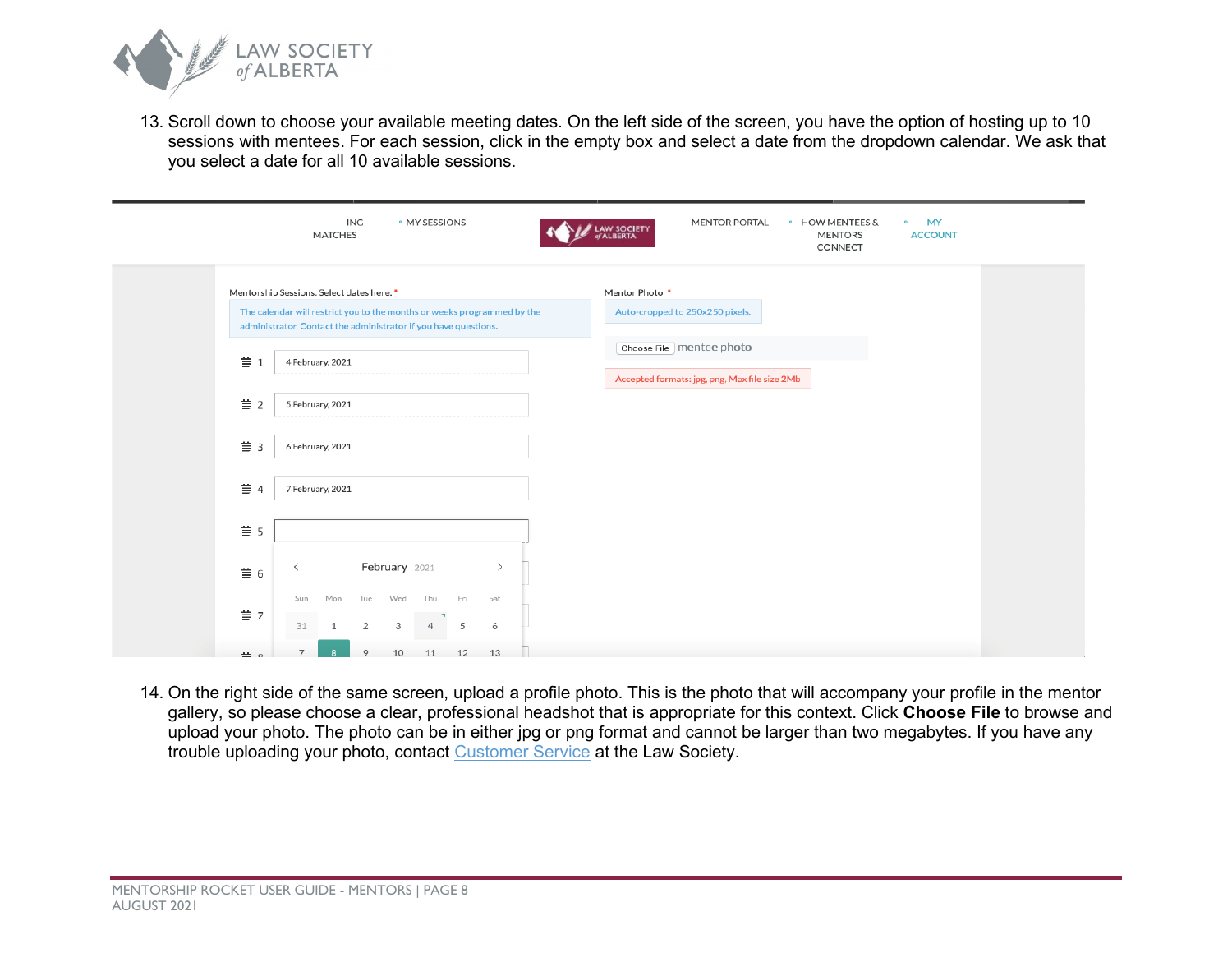

15. Scroll to the bottom of the page to identify the topics you are interested in discussing with mentees. These subject 'tags' indicate the areas you have experience in or would be interested in discussing and/or the jurisdictions you are familiar with. These tags help mentees determine the mentors they are interested in meeting with.

To add tags to your profile, scroll through the listings in the boxes on the left side of the screen until you find something that applies to you. Click on it to highlight it in blue, then press the right arrow above the left box to add that topic to your selections, which display in the right box.

Repeat the process for any other tags you want to add. You can include as many or as few tags as you want.

| <b>HOME</b><br><b>MENTORING</b><br>$\bullet$<br><b>MATCHES</b>                                                                                                 | · MY SESSIONS | <b>MENTOR PORTAL</b><br><b>LAW SOCIETY</b><br>of ALBERTA                                                                                                                       | • HOW MENTEES &<br><b>MY</b><br>$\bullet$<br><b>ACCOUNT</b><br><b>MENTORS</b><br>CONNECT |  |
|----------------------------------------------------------------------------------------------------------------------------------------------------------------|---------------|--------------------------------------------------------------------------------------------------------------------------------------------------------------------------------|------------------------------------------------------------------------------------------|--|
| the categories placed in the column on the right.                                                                                                              |               | Mentor Program Categories: Click on categories that apply to you and click the arrow to move categories to the right. In the Mentor Gallery, mentees can find you by filtering |                                                                                          |  |
| <b>Primary Categories</b><br>M<br>Pro Bono Work<br>Public Law - Government Roles<br><b>Real Estate</b><br>Retirement<br>Returning to work after a career break | ₩<br>Move all | $\blacktriangleleft$<br>Accounting<br>Constitutional & Human Rights                                                                                                            | Ŧ                                                                                        |  |
| <b>Secondary Categories</b><br>$\blacktriangleright$<br>Calgary<br>Edmonton<br>Europe<br>Foothills<br>Grande Prairie                                           | ₩             | $\blacktriangleleft$                                                                                                                                                           | $\blacktriangleright$                                                                    |  |
|                                                                                                                                                                |               |                                                                                                                                                                                | SAVE <b>III</b>                                                                          |  |